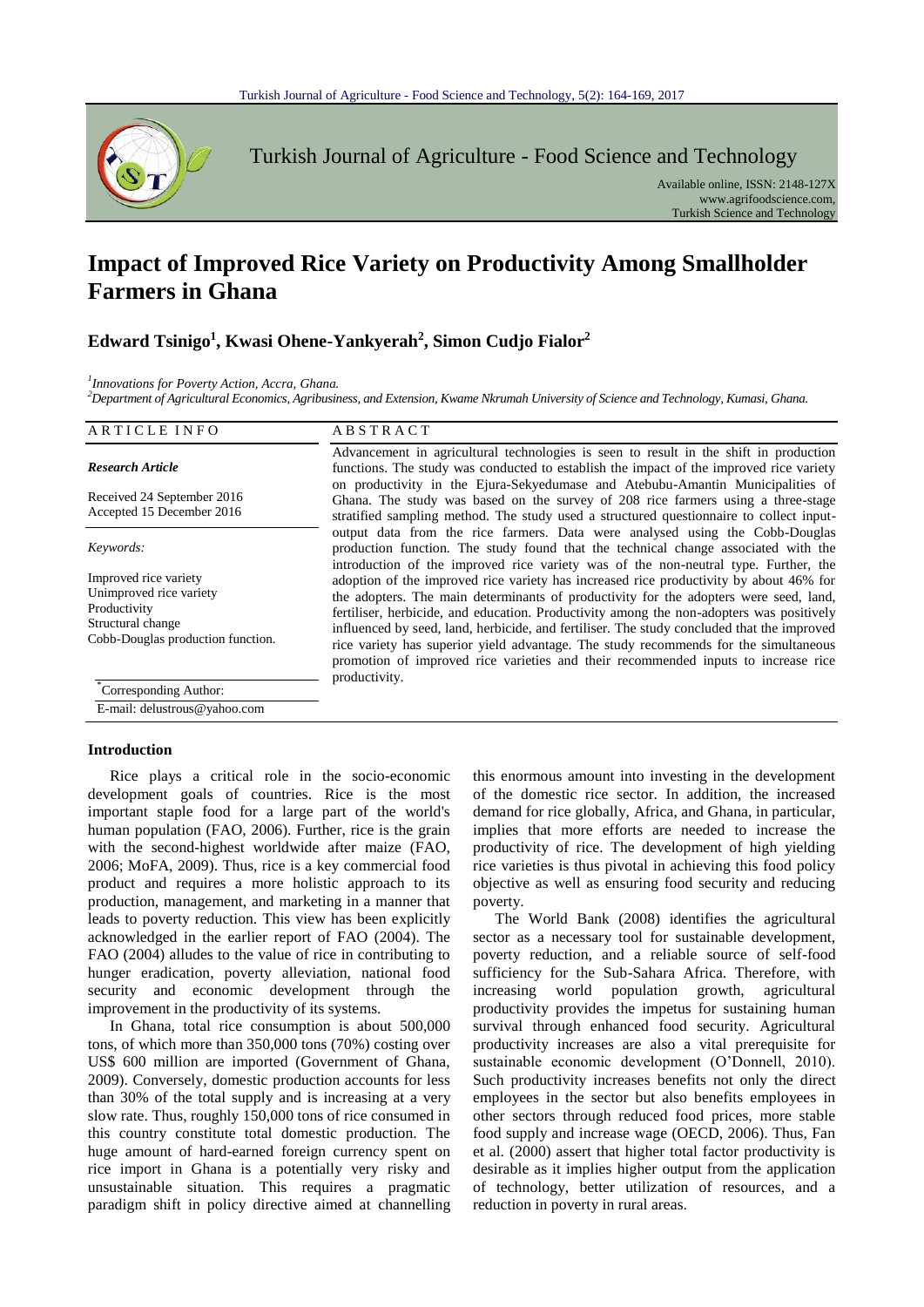Perhaps the most important source of agricultural productivity increases is technical change and improved varieties, in particular (Poulton et al., 2006; Hussain and Perera, 2004). Existing studies on the positive impact of technical change through improved varieties on productivity are well documented (Shideed and Saleem, 2005; Nin et al., 2003). Improved crop varieties increase output by either increasing outputs from the same inputs or maintaining the same output from reduced inputs (Adewuyi, 2006; Oni et al., 2009). Consequently, crop breeders, researchers, and policy-makers are confronted with the challenge of continually introducing improved and new crop varieties to address low productivity of crops. One such success story is the development of the New Rice for Africa (NERICA) as an alternative option to increase rice productivity within the Sub-Saharan African countries.

The success story of the improved variety has been reported in several countries in terms of increased productivity gains. Reported yields in West Africa were about  $2500 \text{ kg}$  ha<sup>-1</sup> with low use of inputs and yield of 5000 kg ha-1 or more with the prudent fertiliser use, similarly, average yield of  $2200$  kg ha<sup>-1</sup> in Uganda (Kijima et al.,  $2006$ ),  $3500$  kg ha<sup>-1</sup> in Guinea and an additional yield gain of  $0.14$  tons ha<sup>-1</sup> in the Gambia (Dibba, 2010; JICA, 2006) have been widely reported. In fact, high yield gains between 3000 to  $6000 \text{ kg}$  ha<sup>-1</sup> under rain-fed uplands have equally been reported (Zenna et al., 2008). These studies clearly suggest that the improved variety has the superior yield advantage on farmers' rice field. Evidence of productivity impacts of the improved rice variety appears to be non-existing in Ghana. This study investigates the magnitude of the impact of the improved rice variety on the productivity of rice and the determinants of such productivity gains among the adopters and non-adopters.

#### **Materials and Methods**

## *Data and Sampling Method*

A cross-sectional survey was conducted in the Ejura-Sekyedumase and Atebubu-Amantin Municipals of Ghana. These two municipalities had a high concentration of both adopters and non-adopters of the improved rice variety. A three-stage stratified random sampling method was used to select 216 rice farmers from the two Municipalities. This method was chosen due to its ability to ensure a high degree of representativeness by providing the elements with equal chances of being selected (Babbie, 2007). The first stage involved selection of three operational areas from each of the Municipalities (totalling six) using simple random sampling method. The simple random sampling was used to ensure that every rice farmer had the chance to be included in the study. The six selected operational areas were Aframso, Samari Nkwanta, and Dromankuma in the Ejura-Sekyedumase Municipality, and Atebubu Central, Amantin, and Fakwasi from the Atebubu-Amantin Municipality. Next, two rice growing communities were randomly sampled from each of the selected operational areas. This yielded 12 rice growing communities from the two municipalities.

The final stage involved the selection of 18 rice farmers from each of the selected communities based on the strata – adopters and non-adopters. In each stratum, nine rice farmers were randomly sampled. The random sample of the rice farmers was done based on a compiled list of rice farmers in each rice growing the community by the agricultural extension officers. This totaled 216 rice farmers. However, due to missing data on input use of 8 rice farmers, only data on 208 rice farmers were used. These comprised 103 non-adopters and 105 adopters of the improved rice variety. Input-output data were collected for the major season of the 2012 rice production season using a structured questionnaire. The structured questionnaire was used to collect information on inputs such as land, seed, fertiliser, herbicide; yield of rice production as well as the demographic characteristics of the rice farmers. Data were collected by the researcher with support from agricultural extension agents.

## *Empirical Model*

The study used the Cobb-Douglas production to estimate the impact of the improved rice variety on productivity. The production function was estimated in the logarithmic form for the pooled sample of rice farmers  $(P_{II})$  and separately for the adopters (A) and non-adopters (NA). The pooled sample of the rice farmers comprised the combined datasets of both the adopters and the nonadopters. The production functions have the following forms:

forms:  
\n
$$
InY_{NA} = In\alpha_1 + a_1 InS_1 + a_2 InLd_2 + a_3 InF_3 + a_4 InH_4
$$
\n
$$
+ a_5 InL_5 + a_6 InA_6 + a_7 InE_7 + u
$$
\n(1)

$$
+a_{5}lnL_{5} + a_{6}lnA_{6} + a_{7}lnE_{7} + u
$$
\n
$$
lnY_{A} = ln\alpha_{1} + b_{1}lnS_{1} + b_{2}lnLd_{2} + b_{3}lnF_{3} + b_{4}lnH_{4}
$$
\n
$$
+b_{5}lnL_{5} + b_{6}lnA_{6} + b_{7}lnE_{7} + u
$$
\n(2)

$$
+b_5lnL_5 + b_6lnA_6 + b_7lnE_7 + u
$$
\n(2)  
\n
$$
lnY_{P_1} = ln\alpha_1 + c_1lnS_1 + c_2lnLd_2 + c_3lnF_3 + c_4lnH_4
$$
\n
$$
+ c_5lnL_5 + c_6lnA_6 + c_7lnE_7 + u
$$
\n(3)

$$
+c_{5}mL_{5}+c_{6}mA_{6}+c_{7}mE_{7}+u
$$
\n(3)  
\n
$$
lnY_{P_{II}}=ln\alpha_{1}+dInS_{1}+d_{2}lnLd_{2}+d_{3}InF_{3}+d_{4}lnH_{4}
$$
\n
$$
+d_{5}lnL_{5}+d_{6}lnA_{6}+d_{7}lnE_{7}+d_{8}DV_{1}+u
$$
\n(4)

where:

- *Y* = Rice output (kg);
- $\alpha$  =Total factor productivity;
- *S* =Total quantity of seeds (kg);
- *Ld* = Cultivated area (ha);
- $F =$ Total quantity of fertiliser (kg);
- $H$  =Total quantity of herbicide (*l*);
- *L* = Labour (person-days);
- *A* =Farmer's age (years);
- *E* =Farmer's education (years of formal education);
- *DV* =Dummy variable for the improved rice variety;
- $U =$ Error term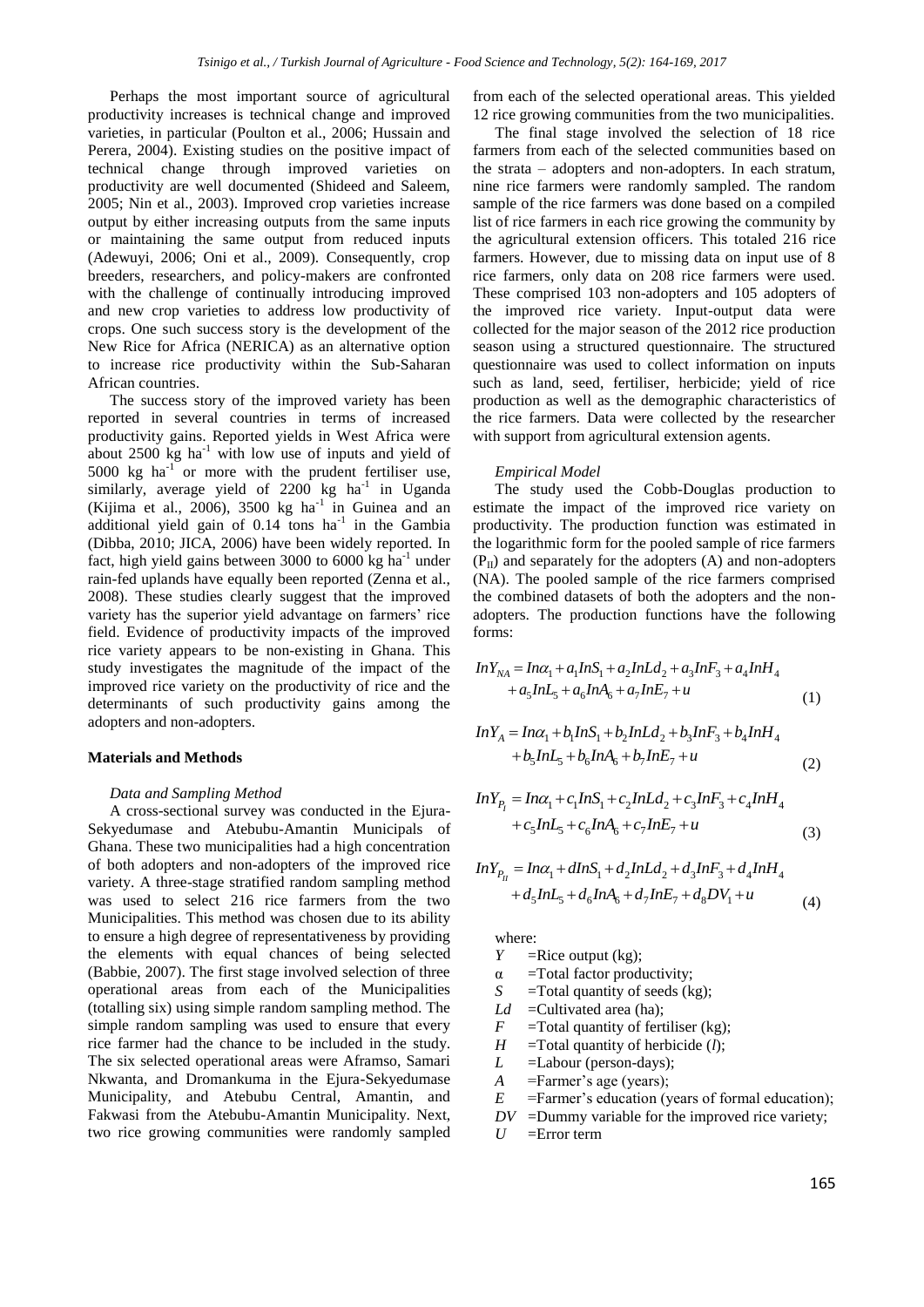However, before estimating the production functions, the null hypothesis of parameter stability (i.e., no structural change) was empirically tested. Also, the hypothesis that the technical change from the introduction of the improved variety was of the neutral type was tested. These two hypotheses were tested using the F-test.

Following Gujarati (2004), the F-test is specified as:  
\n
$$
F = \frac{(RSS_R - RSS_{UR})/k}{(RSS_{UR})/(n_1 + n_2 - 2k)} \sim F_{\left[k,(n_1 + n_2 - 2k)\right]}
$$
\n(5)

where:

 $SSE<sub>R</sub>$  = Restricted residual sum of squares for the pooled regression;

- $SSE<sub>UR</sub>$  = Unrestricted residual sum of squares for the regression of the adopters and non-adopters;
- $k$  = Number of estimated parameters including the intercept;
- $n_1$  = Number of observations for the regression equation of the adopters;
- $n_2$  = Number of observations for the regression equation of non-adopters.

The structural break test provides the justification for estimating equations (1) and (2). However, to capture the impact of the improved rice variety on productivity, a varietal dummy variable was introduced into the pooled production function  $(P_{II})$ . The use of the pooled regression with a dummy variable for productivity analysis has both theoretical and empirical support (Shideed and Saleem, 2005; Gujarati, 2004; Lin, 1994).

## **Results and Discussions**

## *Descriptive Statistics of the Variables Used in the Model*

Table 1 presents the mean and standard deviations of the variables used for the Cobb-Douglas production functions. The average farm size for both the adopters and the non-adopters was less than one hectare. This indicated that the rice farmers were predominantly smallholder farmers. The non-adopters reported higher seeding rates (168.37 kg) and volumes of herbicides (11.57 *l*), compared with the adopters (105.58 kg and 7.89 *l,* respectively). The high demands for seed for the production of the unimproved variety could be because of the use of poor quality seeds, which have low germination rates. Moreover, the average quantities of fertiliser (594.64 kg) and labour (250.49 person-days) were higher for the adopters than the non-adopters (391.99 kg and 227.40 person-days, respectively). This suggested that the production of the improved rice variety was very responsive to fertiliser and was labor-intensive. The output of rice was also higher for the adopters compared to the non-adopters; indicating that the improved rice variety had higher yield advantages compared with the unimproved varieties. The average output of the improved variety is consistent with the range of outputs reported by Kijima et al. (2006), JICA (2006) and Zenna et al. (2008).

#### *Hypotheses Tests on the Data*

A number of diagnosis tests were performed on the data before the model was analyzed. These were multicollinearity, normality test, and stability tests. Multicollinearity was tested using variance inflation factor and the results suggested that none of the explanatory variables exceeded the threshold value of 10. Thus, multicollinearity was not a problem in the data. Test for normality of the residuals for all the estimated production functions revealed that the residuals were normally distributed. The production functions were estimated using heteroscedasticity-corrected approach to correct for the possible heteroscedasticity problem in the data.

A stability test was conducted using the Chow test to test the hypothesis that the intercept and slope coefficients are different for the adopters and non-adopters. This test equally sought to determine whether the technical change resulting from the introduction of the improved rice variety was of the neutral type or non-neutral type. The analysis of variance yielded an F-ratio of 8.159 with 8 and 192 degrees of freedom and statistically significant at 1% level. Therefore, the null hypothesis was rejected in favour of the alternate hypothesis. The results indicated that structural change existed in the production functions for the adopters and non-adopters. This implied that the technical change attributed to the introduction of the improved rice variety was not of the neutral type. That is, the hypothesis that output elasticities with respect to the various inputs were not the same in separate regressions for the adopters and non-adopters, if the constant terms in the two regressions were allowed to differ was rejected. Hence, this study estimated separate production functions for both the adopters and the non-adopters. However, the study used the dummy variable approach to capture the impact of the improved rice variety on productivity. Shideed and Saleem (2005) and Lin (1994) had justified the use of the dummy variable approach in measuring the impact of a qualitative variable on a quantitative outcome.

## *Impact of the Improve Rice Variety on Productivity*

Output elasticities from the Cobb-Douglas production functions of the non-adopters and adopters are presented in Table 2. The explanatory powers  $(R^2)$  of the various production functions are 0.701, 0.770, and 0.720 for the adopters, non-adopters and pooled (II) production functions, respectively. The results suggested that the three models generally fit the data well at the 1% significance level. This implied that the variations in the (log of) production were explained by 70% to 72% of the (logs) of all the explanatory variables, respectively, in all the production functions. Further, the output elasticities satisfied priori expectations.

For the non-adopters, the results indicated that the herbicide, seed, land, and fertiliser were statistically significant. The output elasticities of these variables were consistent with the expected signs and economic logic. For instance, the output elasticities of seed, land, fertiliser, and herbicide were 0.294, 0.528, 0.046, and 0.105, respectively. In other words, holding other factors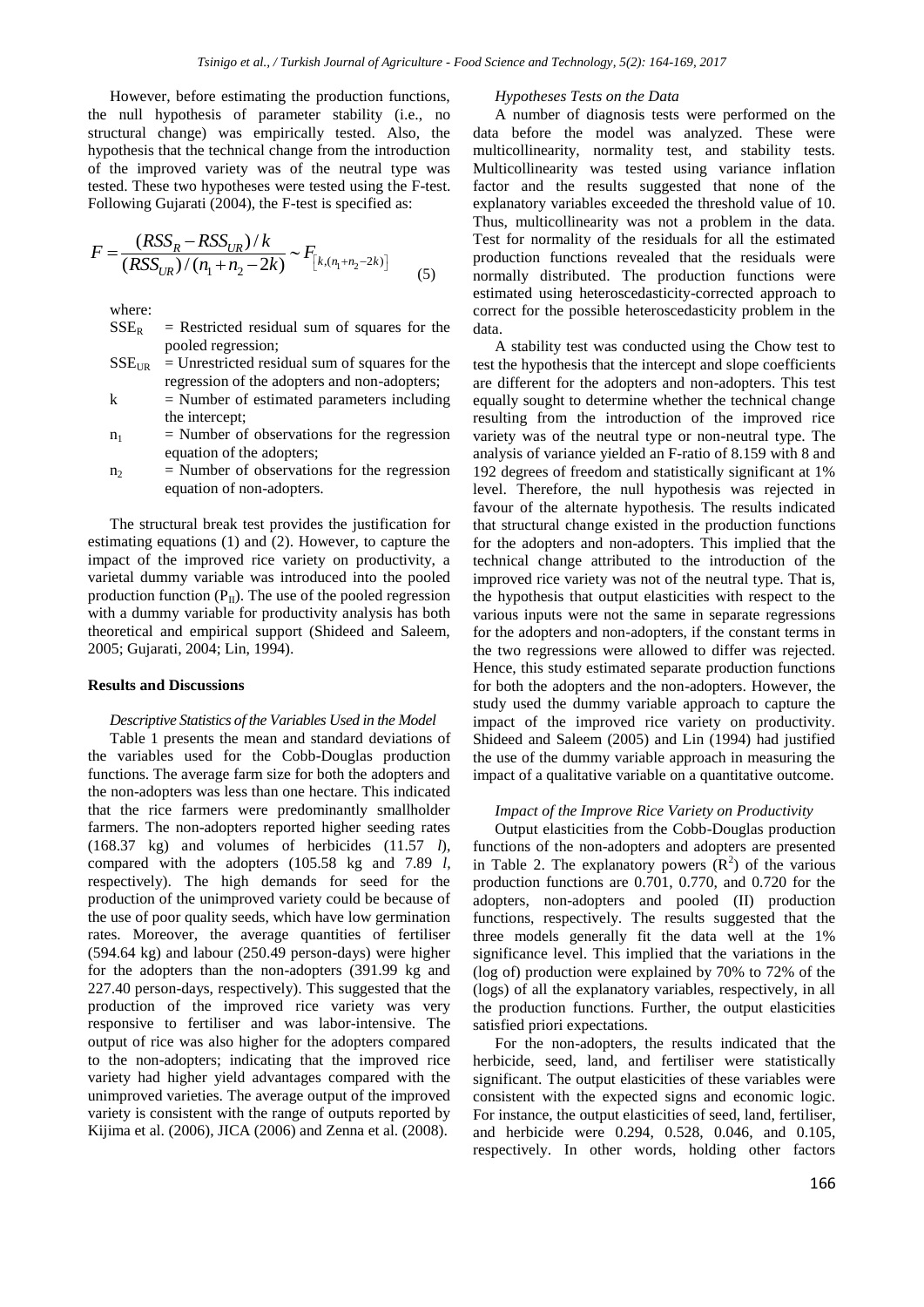constant, a 1% increase in seeding rate was associated with an average of about 0.3% increase in rice production. Similarly, on the average, a 1% increase in total cultivated land led to about 0.5% increase in production, holding all other factors constant. Moreover, holding all other factors constant, a 1% increase in the use of fertiliser led, on the average, to about 0.5% increase in production. Overall, land, seed, herbicide, and fertiliser were the major determinants of the production of the unimproved rice variety in the two municipalities. The low impact of fertiliser on production could be due to the lack/delay/inadequacy of fertiliser application among the non-adopters. These results are consistent with past studies of Abdullahi (2012), and Resmi et al. (2013) who reported similar findings.

|  | Table 1 Mean and Standard Deviations of Variables for the Cobb-Douglas Model. |
|--|-------------------------------------------------------------------------------|
|  |                                                                               |

| Variables            | Non-Adopters      | <b>Adopters</b>   | Pooled            |
|----------------------|-------------------|-------------------|-------------------|
| Production (kg)      | 4345.57 (3113.04) | 5348.39 (3717.62) | 4851.80 (3514.29) |
| Seed $(kg)$          | 168.37 (113.03)   | 105.58 (73.23)    | 136.67 (99.90)    |
| Land (ha)            | 0.95(0.64)        | 0.74(0.56)        | 0.84(0.61)        |
| Fertiliser (kg)      | 391.99 (373.69)   | 594.64 (563.71)   | 494.29 (488.65)   |
| Herbicide (1)        | 11.57(12.55)      | 7.89(6.84)        | 9.71(10.22)       |
| Labour (person-days) | 227.40 (266.48)   | 250.49 (203.35)   | 263.81 (236.54)   |
| Age (years)          | 46.54 (13.37)     | 49.51 (13.06)     | 48.04 (13.27)     |
| Education (years)    | 2.60(4.12)        | 4.20(5.40)        | 3.41(4.87)        |

Note: Values in parentheses indicate standard errors.

| Variables  | Non-Adopters        | Adopters             | Pooled I           | Pooled II           |
|------------|---------------------|----------------------|--------------------|---------------------|
| Constant   | $6.428***(0.895)$   | $7.410***$ $(1.072)$ | $6.978***(0.790)$  | $7.123***(0.712)$   |
| Seed       | $0.294**$ (0.127)   | $0.400**$ (0.164)    | 0.067(0.110)       | $0.256**$ (0.104)   |
| Land       | $0.528***(0.0.191)$ | $0.610***(0.196)$    | $0.691***(0.141)$  | $0.679***(0.0.133)$ |
| Labour     | $-0.057(0.0.067)$   | $-0.142***(0.039)$   | $-0.008(0.052)$    | $-0.095*(0.049)$    |
| Fertiliser | $0.046***(0.015)$   | $0.037***(0.013)$    | $0.0845***(0.011)$ | $0.053***(0.0.012)$ |
| Herbicide  | $0.105*(0.063)$     | $0.058**$ (0.027)    | 0.065(0.040)       | $0.071**$ (0.030)   |
| Age        | 0.072(0.144)        | $-0.046(0.093)$      | 0.165(0.102)       | 0.001(0.092)        |
| Education  | 0.001(0.040)        | $0.057**$ (0.029)    | $0.059**$ (0.027)  | 0.029(0.0.023)      |
| $DV_1$     |                     |                      |                    | $0.457***(0.063)$   |
| No. obs.   | 103                 | 105                  | 208                | 208                 |
| $R^2$      | 0.701               | 0.770                | 0.718              | 0.720               |
| F-value    | $31.856***$         | 46.339***            | 72.923             | 63.807***           |
| JB test    | 3.435               | 0.182                | 8.623              | 3.075               |

Note: \*P<0.10, \*\*P<0.05, \*\*\*P<0.001; JB: Jarque-Bera test of normality. Pooled I and II: Polled production function without and with dummy variable, respectively. Values in parentheses indicate standard errors. DV<sub>1</sub>: Dummy variable for improved rice variety.

The output elasticities for the adopters indicated that the statistically significant variables were seed, land, labour, fertiliser, herbicide, and education. All the significant variables had their expected signs, except labour. Seed, land, and labour had output elasticities of 0.400, 0.610, and -0.142, respectively. Therefore, the land was the most important factor in the production of the improved rice variety. On the average, a 1% increase in the cultivated land area led to about 0.6% increase in total production, holding all other factors constant. Moreover, a 1% increase in seeding rate, holding all other factors constant, led on the average to 0.4% increase in total production. The output elasticity of labour was negative and thus suggested that holding all other factors constant, a 1% increase in the labour input leads on the average to about 0.1% decrease in production; depicting diminishing marginal returns to labour. Thus, there was excessive use of labour among the adopters, partly because of its labourintensive nature. That is, considering the fact that the improved rice variety was labour demanding, the adopters increased the use of labour to the point where the

additional use of labour yielded smaller or diminishing increase in the output of rice. Hence, labour saving technologies should be provided.

The output elasticity of the fertiliser input was 0.037, indicating that, holding all other inputs constant, a 1% increase in fertilization would result, on the average, in about a 0.04% increase in the production of the improved rice. The low effect of fertilization on production is due to the use of fertiliser below its recommended level. Similarly, *ceteris paribus*, a 1% increase in the application of herbicides would on the average increase the production of the improved rice by about 0.06%. Finally, the output elasticity of education was 0.057; suggesting that an additional year of education of the adopters would lead to about 0.06% increase in production, all other factors held constant. The result is consistent with that of Abdullahi (2012), Balakrishna (2012), Basavaraja et al. (2008), and Resmi et al. (2013).

In the Pooled II model, the varietal intercept dummy, i.e.,  $DV_1$  was used to measure the impact of the improved rice variety on the productivity of rice. For this model, the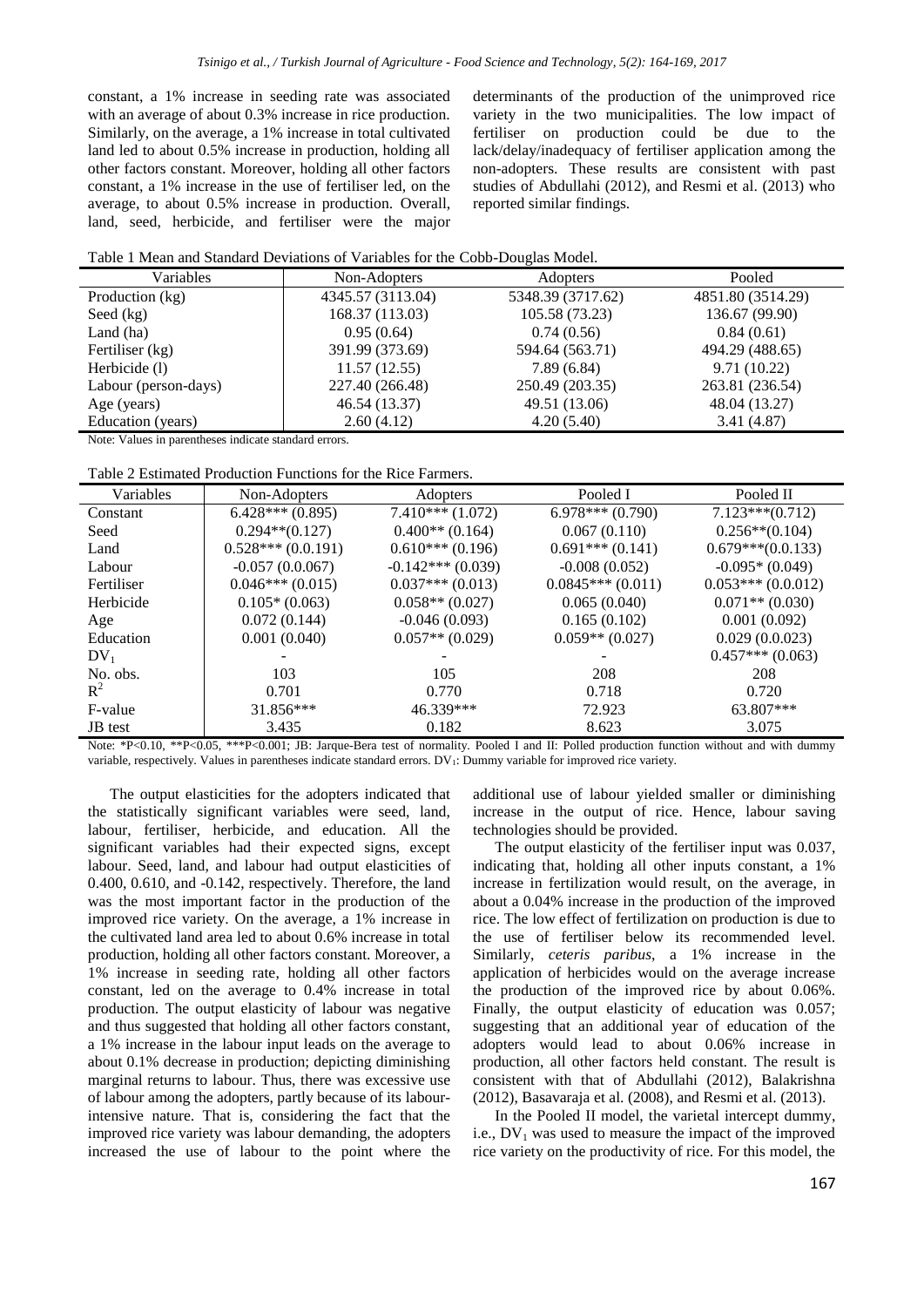data were pooled, i.e., the data for the adopters and the non-adopters were combined and the  $DV_1$  introduced. The estimated pooled regression model (Pooled II) showed that seed, land, labour, fertiliser, herbicide and the varietal dummy variable  $(DV_1)$  were statistically significant (Table 2). All variables had their expected signs expect labour. The results suggested that a percentage increase in seeding rate, land, fertiliser, and herbicide would, on the average, lead to a corresponding percentage increase in the output, *ceteris paribus*. However, a percentage increase in the lab or input would, on the average, lead to the same decrease in production. The study hypothesized that the improved rice variety had a significantly higher impact on rice productivity, compared to the unimproved rice variety. The output elasticity of the varietal dummy variable measures the shift in the intercept of the production function due to the improved rice variety. The output elasticity for this variable was 0.457 and was statistically significant at the 1% level. This suggested that the improved rice variety increased total factor productivity in the study area by as much as 46%, compared to the unimproved rice variety. However, given that the shift in the production function was not of the neutral type, it implied that the improved rice variety did not give a higher output per unit of each input. That is, the increase in output was due to non-neutral technical change. These results are consistent with the findings reported by Tiamiyu et al. (2009), Arega and Ousmane (2009) and Adegbola et al. (2006).

In general, the output elasticities of seed and land were higher for the adopters compared to the nonadopters. The positive effect of land on output refuted the commonly held inverse relationship between land size and output. Similarly, the positive effect of seed on production underscored the importance of certified seed in rice production. In contrast, non-adopters reported higher output elasticities for fertiliser and herbicide. The low effect of fertiliser on the production of the improved seed could be due to the diversion of the fertiliser supposedly meant for the improved rice variety into the production of other crops. This view was further reenforced by the farmers' assertion that the improved rice variety gave higher yield advantages even with minimum fertiliser application. The significant and positive effect of the variable inputs is consistent with Balakrishna (2012), Basavaraja et al. (2008), Kumar and Singh (2013) as well as Shideed and Salem (2005).

The sum of the output elasticities for the variable inputs gave 0.916, 0.963, and 0.964 for the adopters, nonadopters, and pooled (II) production functions, respectively. This suggested that the rice farmers during the 2012 production season experienced diminishing returns to scale. However, there was no evidence to suggest that these values are statistically different from one. Hence, a linear equality restriction was tested for the Cobb-Douglas production function. The null hypothesis was that the sum of the output elasticities of the Cobb-Douglas production function sum to one. The F-test reported F (1, 95) = 0.006 with p-value of 0.937; F (1, 97)  $= 0.682$  with p-value of 0.411 and F (1, 199) = 0.124 with p-value of 0.725 for the adopters, non-adopters, and

pooled production functions, respectively. Therefore, the hypothesis of constant returns to scale was not rejected. The finding suggested that the data were consistent with the hypothesis of constant returns to scale (and not diminishing returns to scale). This implied that the choice of the Cobb-Douglas production model was appropriate for the data. Therefore, rice production in the two municipalities during the 2012 major production season was characterized by constant returns to scale. In other words, a one percent increase in all inputs leads to the same percentage increase in output, all other factors held constant. There was evidence that rice production could be increased through greater use of cultivated land, seeds, fertiliser, and herbicides.

## **Conclusions**

In this study, we investigated the impact of the improved rice variety on the productivity of rice. The study has established that the improved rice variety has a superior yield advantage over the unimproved rice variety. Technical change attributed to the introduction of the improved rice variety was of the non-neutral type, i.e., it was neither labour saving nor cost saving. The productivity of rice had increased by 46% with the introduction of the improved rice variety. Among the adopters, productivity increases were driven by seed, land, fertiliser, herbicide and education. For the nonadopters, productivity gains were due to seed, land, herbicide and fertiliser. Our demonstration that the improved rice variety had increased productivity implies that productivity gains can be increased through greater use of cultivated land, seeds, fertiliser, and herbicides. The challenge for policy makers is to simultaneously promote the use of improved rice varieties and their recommended inputs among rice farmers, remove the impediments that prevent greater use of modern inputs, and provide credits facilities to enhance the timely purchase and use of productive resources in rice production. Overall, it can be concluded improved rice varieties could lead to considerable productivity gains it they are promoted alongside recommended inputs and tied with an effective input supply and education programs to enhance efficient use of inputs.

## **Acknowledgements**

Special thanks go to the Ghana Strategy Support Program of the International Food Policy Research Institute for providing funding for the research leading to this paper. The authors owe a debt of gratitude to the rice farmers in the two municipalities who made the empirical findings of this study possible.

## **References**

Abdullahi A. 2012. Comparative economic analysis of rice production by adopters and non-adopters of improved varieties among farmer in Paikoro Local Government Area of Niger State. Niger. J. Basic Appl. Sci., 20(2): 146-151. Available from: http://www.ajol.info/index.php/njbas/index [Assessed 4 October 2016].